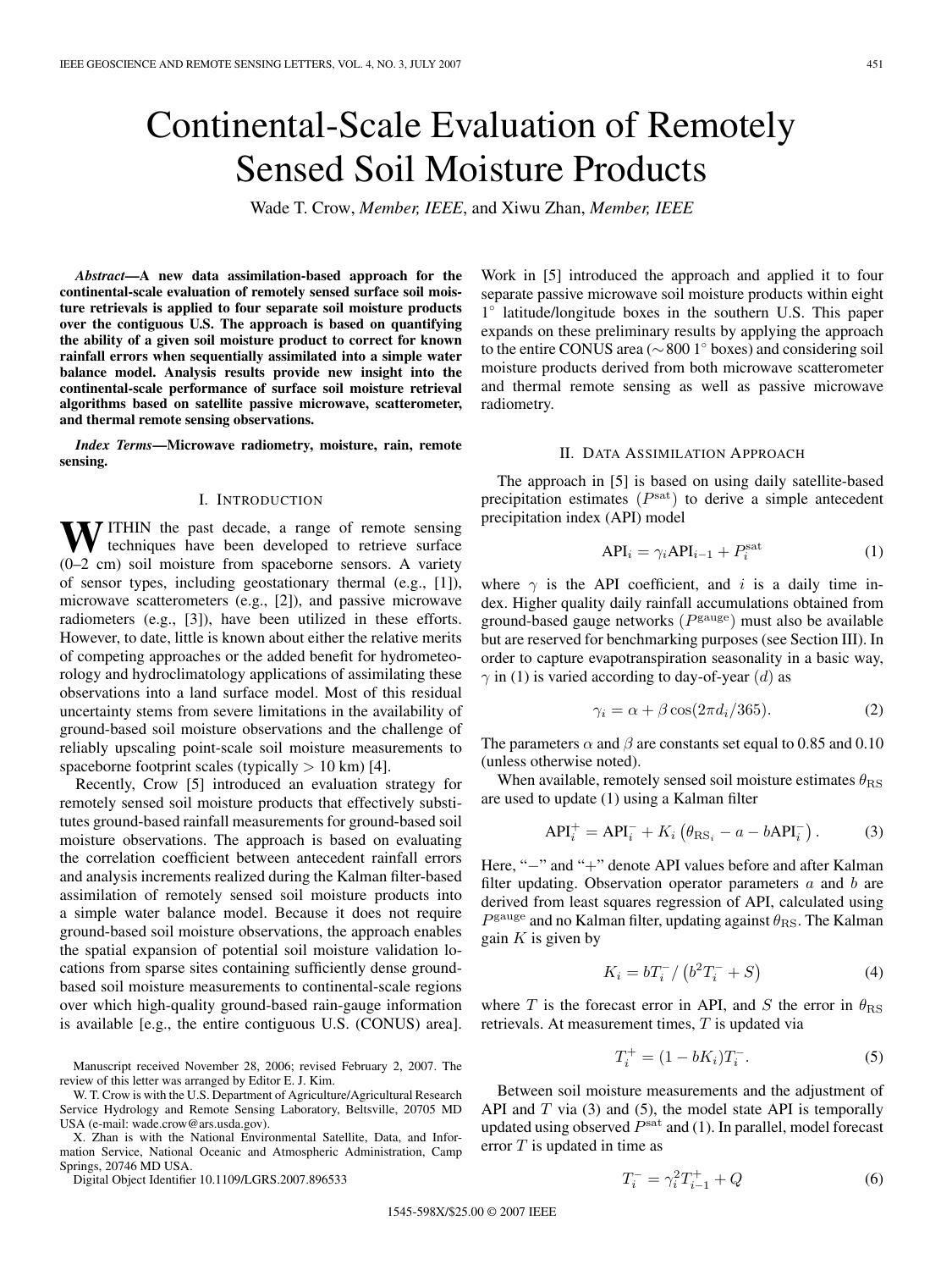where Q relates to the uncertainty added to an API forecast as it is propagated from time  $i - 1$  to i. Values of Q and S are calibrated through statistical analysis of filter innovations

$$
\nu_i = \left(\theta_{\text{RS}_i} - a - b \,\text{API}_i^-\right) / \sqrt{\left(b^2 T_i^- + S\right)}.\tag{7}
$$

Properly constructed linear filters should yield a  $\nu$  time series that is serially uncorrelated and has a second moment of one [6]. Here, a simple optimization algorithm is used to iteratively vary Q and S until both constraints are met.

The overall approach goes as follows.

- Step 1) Using  $P<sup>gauge</sup>$  observations and (2), a multiyear integration of (1) is performed without any Kalman filter updating.
- Step 2) Based on this integration, estimates of  $\alpha$  and  $\beta$  are obtained from least squares regression of results against  $\theta_{\rm RS}$ .
- Step 3) Using observed  $P<sup>sat</sup>$  and an assumed value for  $Q$ , API and  $T$  are temporally integrated from initial conditions until the first (next) measurement time using  $(1)$  and  $(6)$ .
- Step 4) At measurement times, this forecasted  $T$  and an assumed value for S are used to calculate the Kalman gain (4). Which, in turn, is used to update API and  $T$  via (3) and (5).
- Step 5) Steps 3) and 4) are iteratively repeated in time for the entire length of the  $\theta_{\rm RS}$  time series.
- Step 6) The entire Kalman filter loop summarized in Steps 3)–5) is repeated several times until assumed  $Q$  and  $S$  values are optimized to produce filter innovations  $(\nu)$  that are serially uncorrelated and have a second moment of one. The final calibrated iteration of the Kalman filter is used for further analysis.

Of particular emphasis, here, are the updates to API predicted by (3) in the course of assimilating a particular remote sensing product. These updates are commonly referred to as "analysis increments"

$$
\delta_i = \text{API}_i^+ - \text{API}_i^- = K_i \left( \theta_{\text{RS}_i} - a - b \text{ API}_i^- \right). \tag{8}
$$

# III. DEFINITION OF  $R_{\text{value}}$

Fig. 1 demonstrates how this filtering approach is exploited to evaluate a remotely sensed soil moisture product  $(\theta_{\rm RS})$ . For a 1◦ latitude/longitude box centered at 101.5◦ W and 35.5◦ N, Fig. 1(a) plots a daily rainfall time series extracted from both satellite-based ( $P<sup>sat</sup>$ ) and gauge-based ( $P<sup>gauge</sup>$ ) rainfall products [derived from the 1◦ latitude/longitude daily (1DD) Global Precipitation Climatology Project (GPCP) and Climate Prediction Center (CPC) precipitation datasets, respectively—see Section IV]. Relative to the more accurate  $P<sup>gauge</sup>$  product, satellite-based  $P<sup>sat</sup>$  retrievals underestimate rainfall accumulations for a March 19–20, 2003 storm event and overestimate rainfall for an event on March 27–28. As a result of these errors, temporal tendencies in surface soil moisture retrievals obtained from satellite observations are at odds with API predictions derived from  $P<sup>sat</sup>$ . This is observed in Fig. 1(b), where the time series of  $\theta_{\rm BS}$  retrievals (extracted from the AMSRE<sub>USDA</sub> product—see Section IV) supports  $P<sup>gauge</sup>$  (and contradicts  $P<sup>sat</sup>$  rainfall) in suggesting that the March 19–20, 2003 storm



Fig. 1. For a 1◦ latitude/longitude box centered at 101.5◦ W and 35.5◦ N, time series of (a) daily satellite ( $P<sup>sat</sup>$  from GPCP-1DD) and gauge-based ( $P^{\text{gauge}}$  from CPC) rainfall accumulations, (b)  $P^{\text{sat}}$ -based API (no assimilation) and  $AMSRE<sub>USDA</sub>$  soil moisture retrievals, and (c) analysis increments calculated when assimilating  $AMSRE<sub>USDA</sub>$  into the  $P<sup>sat</sup>$ -based API model.

is the larger of the two events. Consequently, the assimilation of  $\theta_{\rm RS}$  into the *P*<sup>sat</sup>-driven API model (using the procedure out-<br>lined in Section II) acts to companients API predictions for the lined in Section II) acts to compensate API predictions for the impact of antecedent precipitation errors. Specifically, Kalman filter analysis increments  $\delta$  plotted in Fig. 1(c) are inversely correlated with recent rainfall errors plotted in Fig. 1(a).

Fig. 1 implies that, if  $\theta_{\rm RS}$  soil moisture estimates are minimally accurate and the Kalman filter functioning properly,  $\delta$  updates should reflect the correction of errors in API predictions resulting from forcing via noisy satellite-based precipitation. In areas of the world where high-quality rainfall observations are available from ground-based gauge networks, such error can be estimated on a daily basis as  $\epsilon_i^{\text{rain}} = P_i^{\text{sat}} - P_i^{\text{gauge}}$ . To exploit this possibility, Crow [5] suggests temporally aggregating  $\delta$  and  $\epsilon^{\text{rain}}$  within a series of nonoverlapping windows of length m

$$
\overline{\delta_i} = \sum_{\substack{i+m \\ i+m}}^{i+m+n} \delta_i \tag{9}
$$

$$
\overline{\epsilon_i^{\text{rain}}} = \sum_i^{i+m} \epsilon_i^{\text{rain}} \tag{10}
$$

and calculating the standard correlation coefficient  $R$  between  $\overline{\delta_i}$  and  $\overline{\epsilon_i^{\text{rain}}}$  for a multiyear record of  $\theta_{\text{RS}}$ . The negative of R<br>is referred to as the B coefficient for a pertially remately is referred to as the  $R_{value}$  coefficient for a particular remotely sensed surface soil moisture product. The lag of n days for  $\delta_i$  in (9) and (10) is introduced to reflect the impact of past rainfall on current soil moisture conditions. Here, values of one and seven day(s) will be used for  $n$  and  $m$ , respectively.

For the period of July 1, 2002–December 31, 2005 and the 1◦ box considered in Fig. 1, Fig. 2 plots the (nonoverlapping) seven-day sums of Kalman filter analysis increments  $\delta_i$  calculated when assimilating  $\theta_{\rm RS}$  against seven-day sums of rainfall error  $\overline{\epsilon_i^{\text{rain}}}$  (lagged in the past by a single day). The  $R_{\text{value}}$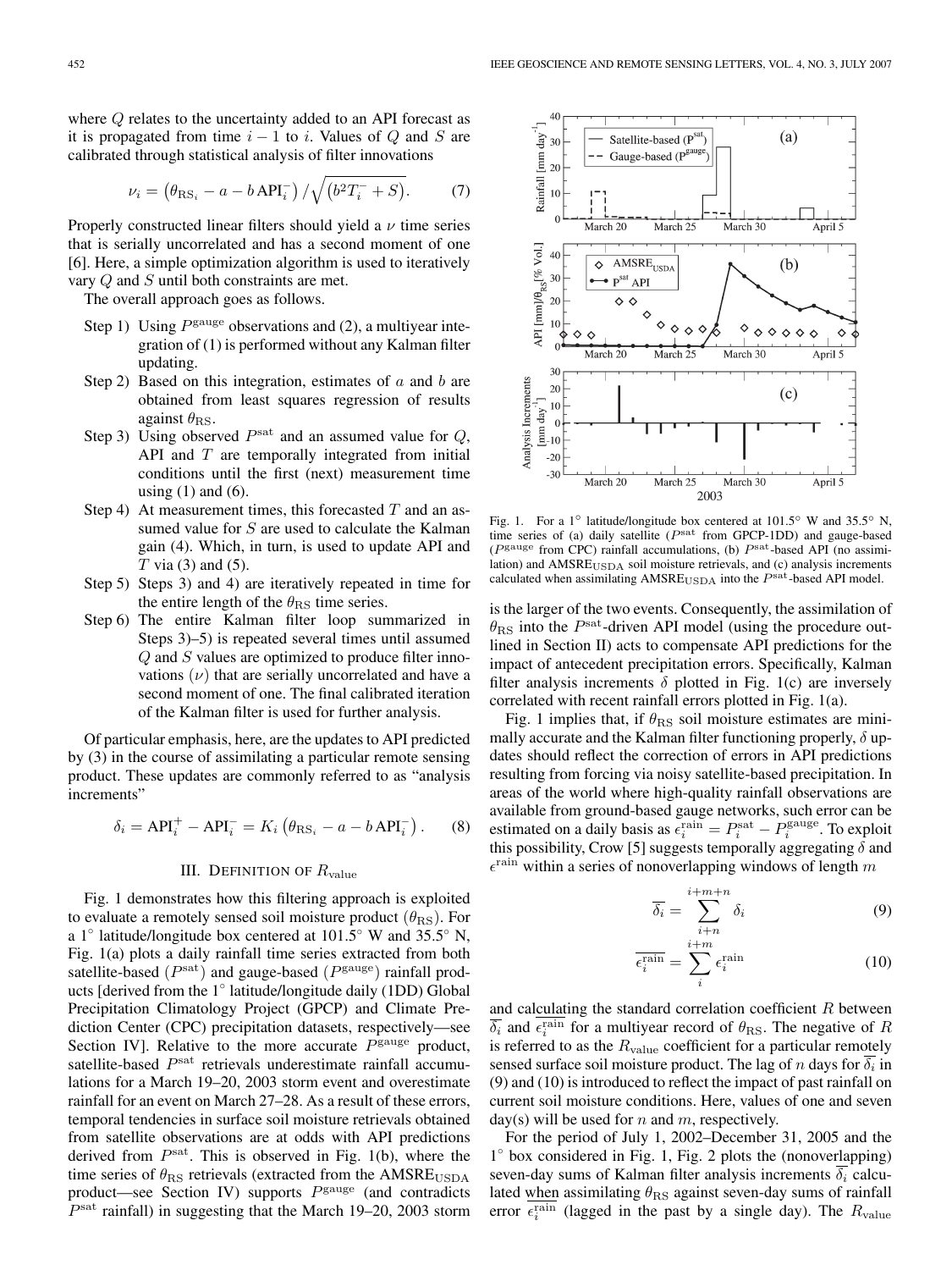

Fig. 2. Scatterplot of seven-day rainfall error total  $(\epsilon_i^{\text{rain}})$  versus seven-day sums of Kalman filter analysis increments  $(\delta_i)$  calculated when assimilating AMSRE<sub>USDA</sub> within the 101.5<sup>°</sup> W and 35.5<sup>°</sup> N 1<sup>°</sup> latitude/longitude box<br>hetween January 1, 2002 and December 31, 2005 between January 1, 2002 and December 31, 2005.

metric is simply the negative of the standard correlation coefficient for this scatterplot. Higher (lower)  $R_{value}$  magnitudes indicate greater (reduced) efficiency in the filtering of past rainfall errors and implies a(n) enhanced (degraded) correlation between  $\theta_{\rm RS}$  and true soil moisture. Consequently, it provides a measure of  $\theta_{\rm BS}$  accuracy obtained without reliance on groundbased soil moisture measurements. In addition, as demonstrated in [5], the same remotely sensed soil moisture product produces progressively higher (lower)  $R_{value}$  magnitudes as the accuracy of  $P<sup>sat</sup>$  is degraded (improved). This trend reflects the tendency for  $\theta_{\rm RS}$  retrievals of a constant accuracy to become relatively less valuable for land-surface modeling as satellitebased precipitation estimates improve. Consequently,  $R_{\text{value}}$  is most accurately interpreted as a proxy of added value, which reflects the ability of  $\theta_{\rm RS}$  retrievals to improve upon a baseline water balance model driven by  $P<sup>sat</sup>$  observations.

### IV. DATA

As discussed above, the calculation of  $R_{value}$  is based on two separate daily precipitation data sets—a satellite-based global product to force the API model  $(P<sup>sat</sup>)$  during the data assimilation analysis and a higher accuracy gauge-based product to function as a benchmark data set in the calculation of precipitation errors ( $P<sup>gauge</sup>$ ). Here,  $P<sup>sat</sup>$  is taken from the GPCP-1DD rainfall product based primarily on satellite-based retrievals [7].  $P<sup>gauge</sup>$  is obtained from the gauge-based National Center for Environmental Prediction CPC retrospective CONUS rainfall product. Following the approach of the study in [8], CPC data processed as part of the North American Land Data Assimilation System project [9] is aggregated into daily (0 UTZ to 0 UTZ) 1◦ latitude/longitude boxes to match the temporal and spatial attributes of the GPCP-1DD data set. Note that, since the GPCP-1DD rain product is rescaled at coarse time and space scales to match rain-gauge output [7], long-term means of the GPCP-1DD and CPC rainfall datasets (and, therefore, the API predictions derived from them) are approximately equal.

Four separate remotely sensed soil moisture products are considered in the analysis. The first two volumetric soil moisture products are based on Level 2 X-band (10.6 GHz)

passive microwave brightness temperature  $(T_B)$  observations obtained from the Advanced Microwave Scanning Radiometer (AMSRE) aboard the NASA Aqua satellite. These observations are available with a spatial resolution of about  $40^2$  km<sup>2</sup> and repeat times of approximately one to two days at CONUS latitudes. The  $AMSRE<sub>NASA</sub>$  product is the official  $AMSRE$ level-three soil moisture product [10] based on the application of the dual-polarization (H and V) algorithm described in [3] to AMSRE X-band  $T_B$  observations. In contrast, the  $AMSRE<sub>USDA</sub>$  product [developed at the U.S. Department of Agriculture (USDA) Hydrology and Remote Sensing Laboratory by T. J. Jackson and X. Zhan] is based on the application of the single-polarization (H only) [11] algorithm to the same AMSRE  $T_B$  data. The two algorithms differ fundamentally in their approach for estimating vegetation-water-content (VWC) values required for surface soil moisture retrieval from  $T_B$ . The single-polarization  $AMSRE<sub>USDA</sub>$  algorithm uses the Moderate Resolution Imagery Spectrometer 16-day normalized difference vegetation index (NDVI) composite product and the VWC/NDVI regression of [12] to estimate VWC while the  $AMSRE<sub>NASA</sub>$  approach simultaneously solves for both VWC and surface soil moisture based on the consideration of dualpolarized (H and V) AMSRE T*<sup>B</sup>* observations. All AMSRE results presented here are based on data collected between July 1, 2002 and December 31, 2005.

In addition to soil moisture products derived from the passive microwave AMSRE sensor, surface soil moisture retrievals obtained from European Remote Sensing (ERS)-1 and -2 scatterometer measurements, and the retrieval algorithm as described in [3], are also considered. This product (available online at www.ipf.tuwien.ac.at/radar) has an approximate spatial resolution of  $50^2$  km<sup>2</sup> and provides a retrieval once every three to four days. The [2] algorithm exploits the multiincidence nature of the ERS scatterometer measurements to correct for vegetation phenology and compares these vegetation corrected values to dry and wet reference backscatter measurements to obtain a relative surface-wetness index. Results are based on ERS-1 and -2 scatterometer measurements obtained between January 1, 1997 and December 31, 2005.

A final measurement strategy for the retrieval of surface soil moisture information is based on the interpretation of variations in thermal-based surface radiometric temperature  $(T_R)$ retrievals. The approach in the study of [1] uses Geostationary Environmental Satellite (GOES) observations of T*<sup>R</sup>* and the Atmosphere Land Exchange Inverse (ALEXI) model to estimate the ratio between actual and potential soil evaporation. This fraction possesses a close physical relationship with water availability for direct soil evaporation and can be interpreted as a surface soil moisture proxy. ALEXI predicted actual/potential soil-evaporation fractions, subsequently referred to the GOES/ALEXI<sub>soil</sub> product, are available on a  $10^2$ -km<sup>2</sup> grid during the 2002–2004 growing seasons (April 1) to October 31). Due to cloud cover, retrieval frequency is limited to once every two or three days.

# V. RESULTS

The approach outlined in Sections II and III is applied separately for every 1◦ latitude/longitude CONUS box and repeated using each of the four remotely sensed soil moisture data sets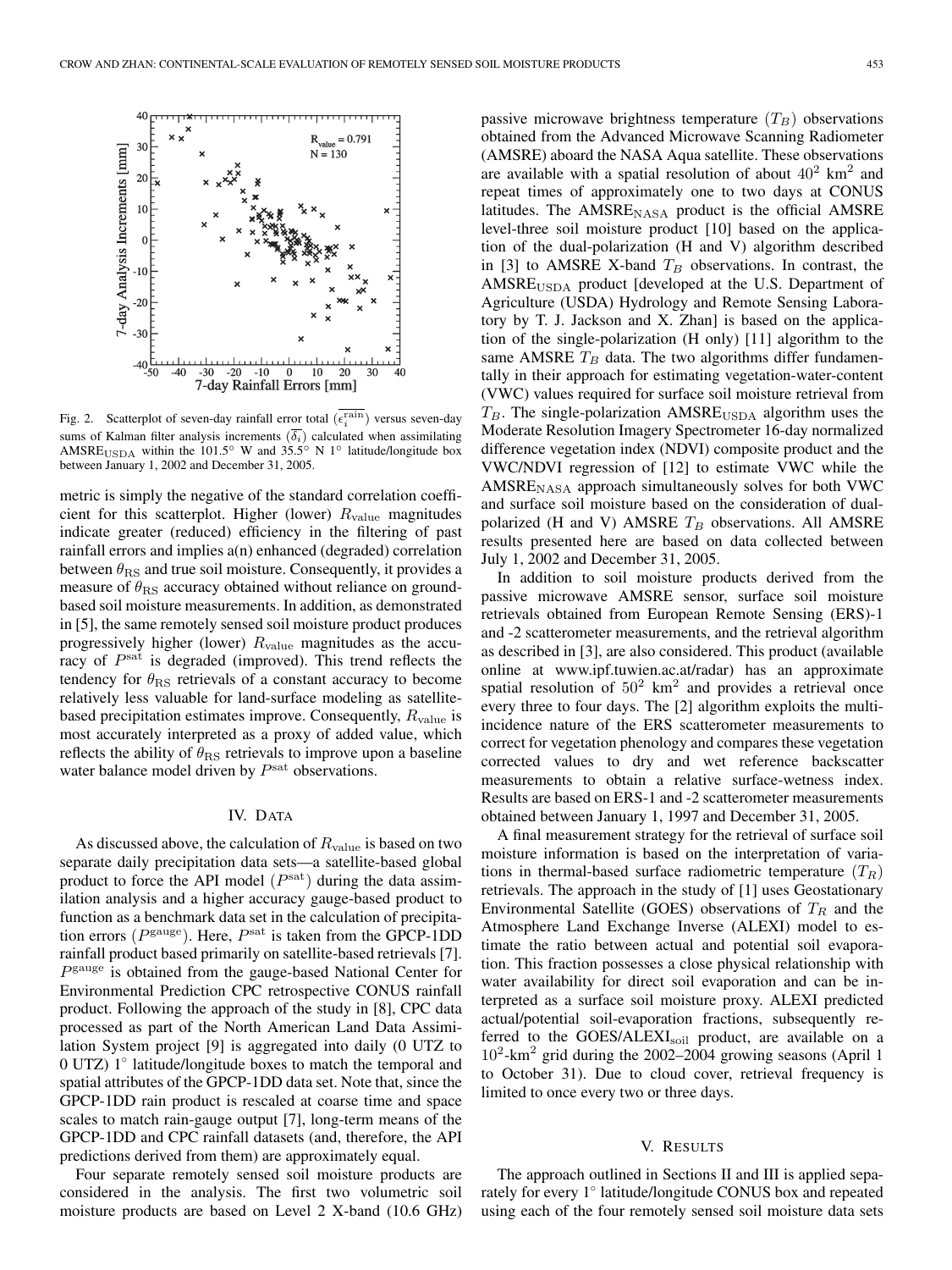

Fig. 3. CONUS maps of calculated  $R_{\text{value}}$  for the AMSRE<sub>USDA</sub>, AMSRE<sub>NASA</sub>, ERS, and GOES/ALEXI<sub>soil</sub> surface soil moisture products.

described in Section IV ( $AMSRE<sub>NASA</sub>$ ,  $AMSRE<sub>USDA</sub>$ ,  $ERS$ , and GOES/ALEXI<sub>soil</sub>). Regardless of their native resolution, all four products are spatially aggregated to a  $1<sup>°</sup>$  resolution to match spatial resolution of the GPCP-1DD  $(P<sup>sat</sup>)$  rain product. Observation-operator parameters  $a$  and  $b$  for each soil moisture product are obtained via a linear least squares line fit separately to the  $\theta_{\rm RS}/\text{API}$  relationship within each 1 $\degree$  box. Only sevenday periods where at least two remotely sensed soil moisture retrievals are available and at least 2 mm of total precipitation is reported (in either the  $P<sup>sat</sup>$  or  $P<sup>gauge</sup>$  rainfall products) are included in the analysis.

Fig. 3 displays maps of CONUS  $R_{value}$  magnitudes derived in this manner. Spatial patterns of  $R_{value}$  for all products in Fig. 3 mirror basic CONUS vegetation biomes. Reflecting the presence of forest cover, low values are generally noted in the Pacific Northwest (44◦ N–49◦ N, 112◦ W–124◦ W), the upper Great Lakes (45◦ N–49◦ N, 84◦ W–95◦ W), the Ozark Mountain region (33◦ N–39◦ N, 90◦ W–95◦ W), and along a board swath of the eastern U.S. In addition, several differences can be noted between products. For instance, the null hypothesis of nonpositive AMSRE<sub>USDA</sub>  $R_{value}$  can be rejected (at 95% confidence) over 84% of the CONUS versus 66% for  $AMSRE_{NASA}$ . These percentages represent the fractional CONUS area where soil moisture retrievals are contributing a significant amount of added value to a simple land surface model driven by remotely-sensed precipitation. Most of the fractional difference between the two AMSRE products is attributable to superior AMSRE<sub>USDA</sub> retrievals (i.e., higher  $R_{value}$ ) across the south central and southeastern U.S. (Fig. 3). From an algorithm standpoint, the fundamental difference between the two is the use of ancillary NDVI measurements (and an empirically based regression model) by the single-polarization  $AMSRE<sub>USDA</sub>$  approach to predict VWC versus the simultaneous retrieval of both soil moisture and VWC based on multipolarization T*<sup>B</sup>* by the  $AMSRE<sub>NASA</sub>$  approach. Since the VWC/NDVI regression model used in the AMSRE<sub>USDA</sub> algorithm was developed through field work in rangeland areas of the south central U.S. [12], the superior performance of the  $AMSRE<sub>USDA</sub>$  product in this region (34° N–40° N, 99° W–105° W) is not surprising. However, relatively high  $R_{value}$  results for the AMSRE<sub>USDA</sub> approach within the mixed agricultural/forest areas of the southeastern U.S. suggest that the NDVI/VWC regression model can be successfully applied to other major land-cover types. Rejecting the null hypothesis of zero difference between  $AMSRE<sub>USDA</sub>$  and  $AMSRE<sub>NASA</sub>$  at 95% confidence requires an absolute  $R_{value}$  contrast of approximately 0.2 in Fig. 3. This threshold is widely met in the south central and southeastern U.S. (Fig. 3). Here, the inclusion of ancillary NDVI measurements for VWC estimates adds detectable value to soil moisture retrievals. In contrast, the marginal impact of NDVI observations is much less along the northern U.S. where  $R_{value}$ differs little between  $AMSRE<sub>USDA</sub>$  and  $AMSRE<sub>NASA</sub>$ .

Relative to the AMSRE-based products, the ERS scatterometer product demonstrates less spatial variability in response